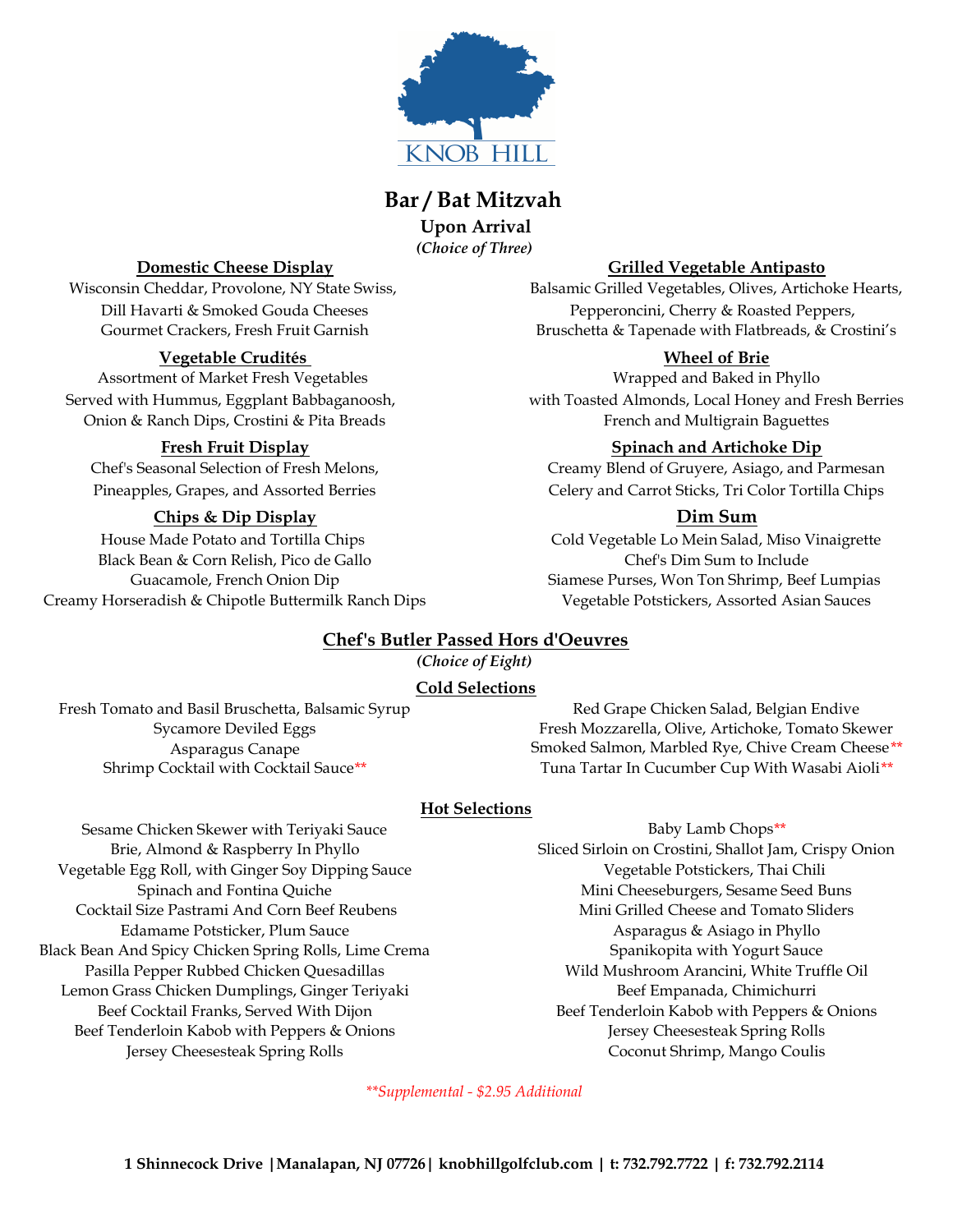

# **Bar / Bat Mitzvah**

**ADULT SIT DOWN**

**Challah**

## **First Course**

*(Choice of One)* Braised Short Rib Ravioli, Crème Fraiche & Frizzled Onions Penne ala Vodka with Shaved Parmesan Cheese Wild Mushroom Risotto, Asparagus & Mushroom, Parmesan Cream Potato Gnocci with Asparagus, Shitake, Sage & Marscapone Cream Sauce Baby Spinach, Feta, Red Onions & Roasted Tomato Vinaigrette Field Greens, Candied Walnuts, Bleu Cheese Crumbles, Dried Cranberries, Golden Italian Dressing Fresh Mozzarella & Tomato Caprese, Aged Basil Balsamic Reduction & Cold Pressed Olive Oil Iceberg Wedge, Red Onion, Cucumber, 1000 Island Dressing Traditional Garden Salad, Bermuda Onion, Carrot, Cucumber, Grape Tomato, Balsamic Vinaigrette Caesar Salad, Shaved Locatelli Cheese, Garlic Crouton & Anchovy Vinaigrette

# **Main Course**

*(Choice of Three)\**

Baked Eggplant Rollantine, Ricotta and Fresh Mozzarella Cheeses, Basil Pommodoro Seasonal Roasted Vegetable Lasagna, Creamy Bechamel Chicken Florentine, Spinach & Mozzarella, Lemon Butter Sauce Chicken Francaise, Lemon Butter White Wine Sauce Sauce French Breast of Chicken Stuffed with Fontina Cheese, Spinach, & Cranberries, Natural Jus Herb Crusted Red Snapper, Capers, Lemon, White Wine, Tomato Concasse Broiled Roulade of Sole, Lobster Saffron Cream Sauce Sesame Crusted Salmon, Bok Choy, Asian Ponzu Glaze Filet Mignon, Port Wine Demi Glace Sea Salt Crusted Prime Rib of Beef, Au Jus *Entrees Accompanied With Chef's Selection of Fresh Vegetables, Potato, Dinner Rolls & Butter \*Meal Counts Required (7) Days Prior to Event*

**Dessert**

Chef's Selection of Assorted Petit Fours, Macaroons, Housemade Cookies and Brownies Served Tableside

 **\$119 per Adult**

*Inclusive of Service Charge and NJ Sales Tax Five Hour Reception Includes Premium Open Bar, Freshly Brewed Coffee, Assorted Teas and Soft Drinks \*Meal Counts Required (7) Days Prior to Event \$2.95 Additional for Tableside Selections* **\*\$250 Security Officer Fee is Mandatory\***